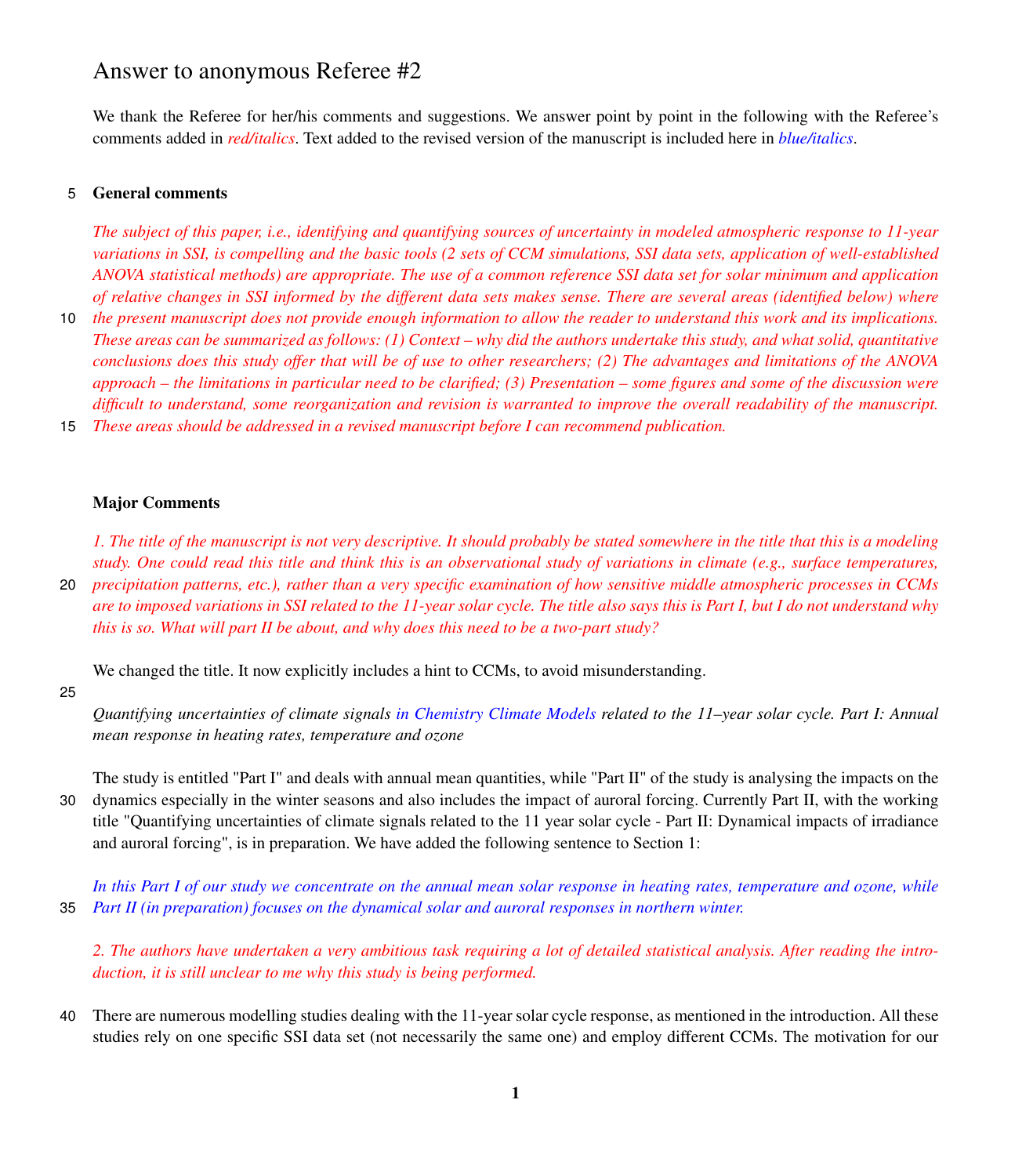study is (i) to provide a robust estimate of 11-year solar cycle responses as derived as the ensemble mean after employing two different CCMs and five different SSI datasets and (ii) to provide quantitative estimates of the relevance of these two factors (regarding the uncertainty) in this context. The following paragraph is added to the Introduction.

- 5 *The SSI data prescribed in the models are the second source of uncertainty when modelling the solar response. [Shapiro et al.](#page-9-0) [\(2011\)](#page-9-0) investigated the influence of the 27-day variations of four different SSI observations on the chemistry of the upper mesosphere in a 1D radiative-convective chemistry model. The deviant solar cycle behaviour of the SORCE (Solar Radiation and [C](#page-9-3)limate Experiment) measurements has motivated a number of CCM studies (e.g. [Haigh et al., 2010;](#page-9-1) [Merkel et al., 2011;](#page-9-2) [Ball](#page-9-3) [et al., 2011,](#page-9-3) [2016;](#page-9-4) [Swartz et al., 2012\)](#page-9-5) comparing simulations using prescribed SORCE SSI data with reconstructed SSI of the*
- 10 *Naval Research Laboratory (NRLSSI) or the Spectral And Total Irradiance REconstructions (SATIRE) model.*

*The authors state (page 2 line 8) that we have a good understanding of the chemical and dynamical processes, but discrepancies between the observed and modeled responses remain? What is not stated is how big these discrepancies are, and why they are important within the larger context of climate modeling.*

15

We have added the following sentence to the Introduction.

*The variability induced by the 11-year solar cycle SSI and TSI variations is part of the natural variability of the climate system. Besides the ability of GCMs and CCMs to model the right climatological state of the atmosphere and their chemical species, it* 20 *is also an important aspect of climate models to realistically reproduce this natural variability.*

*Some more quantitative discussion of these discrepancies in the introduction are needed. For example, page 2 line 25 states there is "large model spread" – how large is this and why is it important? Is this spread larger than uncertainties in observational-based estimates of 11-year variations related to solar forcing?*

25

A quantitative statement about the range in simulated solar responses is now included.

*The simulated solar response in annual mean tropical (25*◦*S–25*◦*N) temperature (1960–2004) near the stratopause ranges from 0.45 to 1.4 K, whereas the SSU satellite data (1979–2005) show 0.85 K for a comparable height region, and ERA-40* 30 *reanalyses (1979–2001) show 1.4 K. The annual mean solar response in ozone mixing ratio for the same region and time frame*

*shows less model spread with an ozone increase of 2% in the upper stratosphere, which is in good agreement with observations. Towards lower altitudes the model spread increases and discrepancies to the observations get larger (SPARC CCMVal, 2010).*

*3. The discussion of the "top down" vs. "bottom up" mechanisms (page 2 lines 13-25) should be condensed and revised to* 35 *clearly state that this study is focusing entirely on the "top down" effect. The "bottom up" effect relies not only on changes in TSI but also on a very complex interaction between ocean and atmosphere, and it should be stated that the present study cannot address this mechanism with the model simulations presented here.*

The nature of an introduction section should be to introduce the reader into the broad scope of the topic (in this case the 40 response of CCMs to the 11-year solar variability and its uncertainty). To include other pathways of the solar influence is therefore justified. The "bottom up" mechanism is only briefly introduced to distinguish from the more important "top down" effect for completeness, and no link is made here to the goals of our study.

*4. The ANOVA method finds the largest uncertainties in the upper mesosphere, but I don't think any of the observational studies* 45 *cited in the Introduction deal specifically with the upper mesosphere. From what's presented in the manuscript, it's unclear*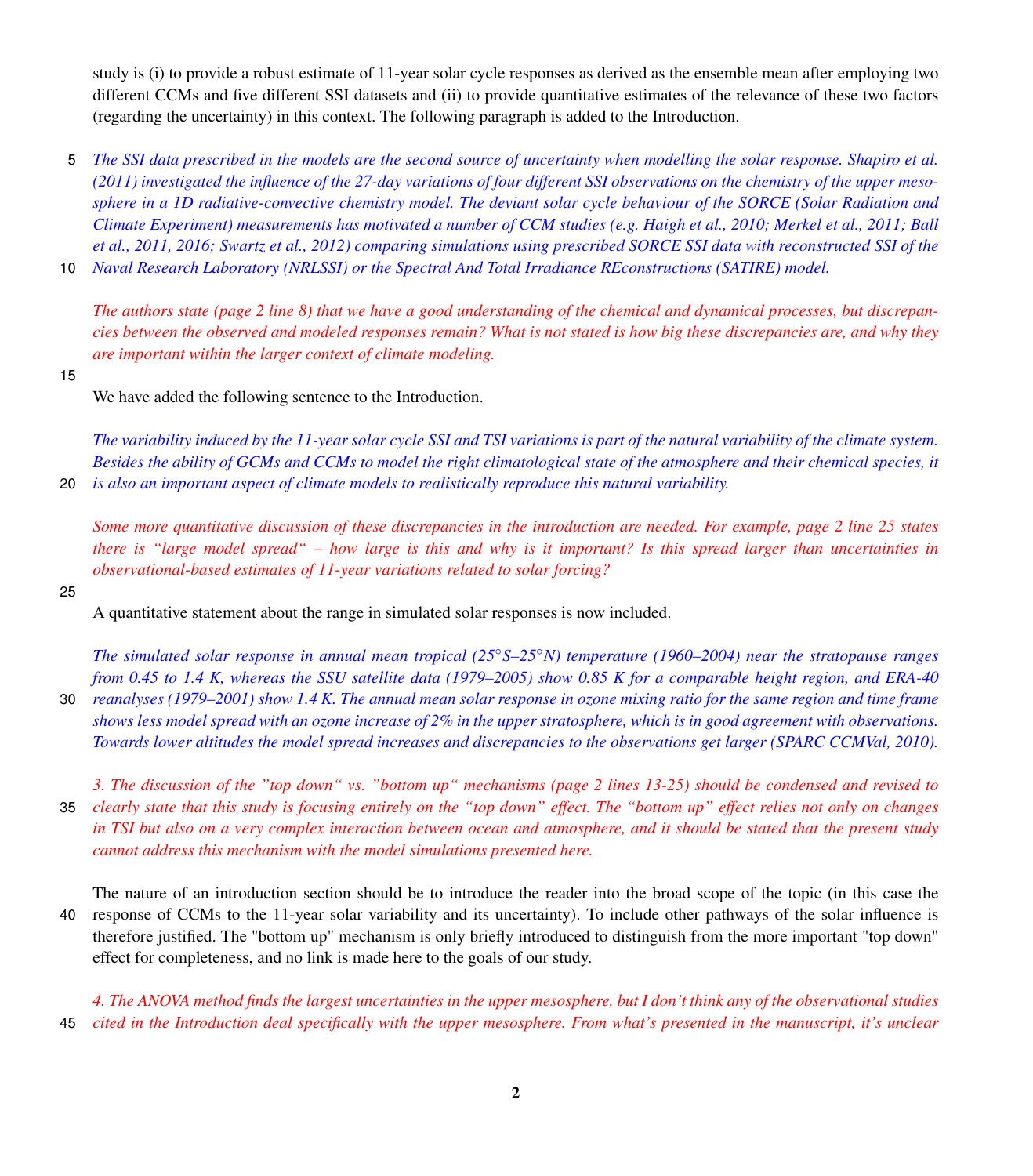Also taking into account your comment "3." in the section "Additional comments, revisions, suggestions" we have added a paragraph to the introduction, dealing with studies of the 11-year solar response in the mesosphere.

5

*Model intercomparions as CCMVal-2, CCMI, and CMIP5 focus on the solar response in the troposphere and stratosphere. Higher up in the mesosphere where shorter wavelength are not absorbed yet the irradiance variations over the 11-year solar cycle are even larger and have a large effect on atmospheric trace gases like H2O and CO2, producing large solar responses in HOx, CO and also effecting O<sup>3</sup> by subsequent catalytic cycles. These effects in the mesosphere are analysed by a number of*

10 *modelling studies (e.g. [Marsh et al., 2007;](#page-9-6) [Merkel et al., 2011;](#page-9-2) [Beig et al., 2012\)](#page-9-7).*

*Looking at Figure 2, it appears that in the stratosphere (where most of the ozone resides and where this "top-down" mechanism dominates), the details of the SSI input don't really matter – you get essentially the same modeled response (excluding SATIRE-T), i.e., any differences are smaller than the internal model variability. If this is the case, this should be clearly stated* 15 *in the abstract and in Section 7.*

This is correct and it is now explicitly stated in the abstract and the summary/conclusions section.

Added to abstract:

20 *However, in the region of the largest ozone mixing ratio, in the stratosphere from 50 to 10 hPa, the SSI data sets do not contribute much to the variability of the solar response when the Spectral And Total Irradiance REconstructions-T (SATIRE-T) SSI data set is omitted.*

Added to summary/conclusions section:

25 *In the region of largest ozone mixing ratio, in the stratosphere from 50 to 10 hPa, the SSI data sets do not contribute much to the variability of the solar response when SATIRE-T is omitted.*

*5. Appendix A describes the ANOVA method. I am not an expert in this field, so my comments here are for clarification rather than criticism.*

30 *a. My understanding is that part of the ANOVA approach is to construct a model describing the sources of variance, making certain assumptions about what these sources are, and then testing this model to see how much of the variance is explained. The model should be described and listed in equation form – is it a two way model with interaction?*

The statistic model describing the solar responses is now given in equation form in the appendix (new equations A1 and A2). 35 The interaction term, describing the variances that are emerging by the interaction of the two treatments (CCM and SSI data set), is included in equation A3.

*The anomalies*  $x_{ijk}$  *are the individual solar responses, and their fluctuations around the averaged solar response*  $\bar{x}$  *can be described as*

40  $x_{ijk} = \overline{x} + (\overline{x_i} - \overline{x}) + (\overline{x_j} - \overline{x}) + (\overline{x_{ij}} - \overline{x_i} - \overline{x_j} + \overline{x}) + \epsilon_{ijk}$  $=\overline{x} + \alpha_i + \beta_i + \gamma_{ii} + \epsilon_{ijk}$ 

with  $\alpha_i$  the deviations of the averages of the two CCMs from the overall average  $\overline{x}$ ;  $\beta_j$  the deviations of the averages of simula*tions applying the five SSI data sets from*  $\overline{x}$ ;  $\gamma_{ij}$  *the deviations of the averages of the individual simulations*  $\overline{x_{ij}}$ ,  $\overline{x_i}$ , *and*  $\overline{x_j}$  *from*  $\overline{x}$ ; and  $\epsilon_{ijk}$  the random fluctuations that cannot be explained by  $\alpha_i$ ,  $\beta_j$ , or  $\gamma_{ij}$ . The null hypotheses (H<sub>0</sub>) are that the averaged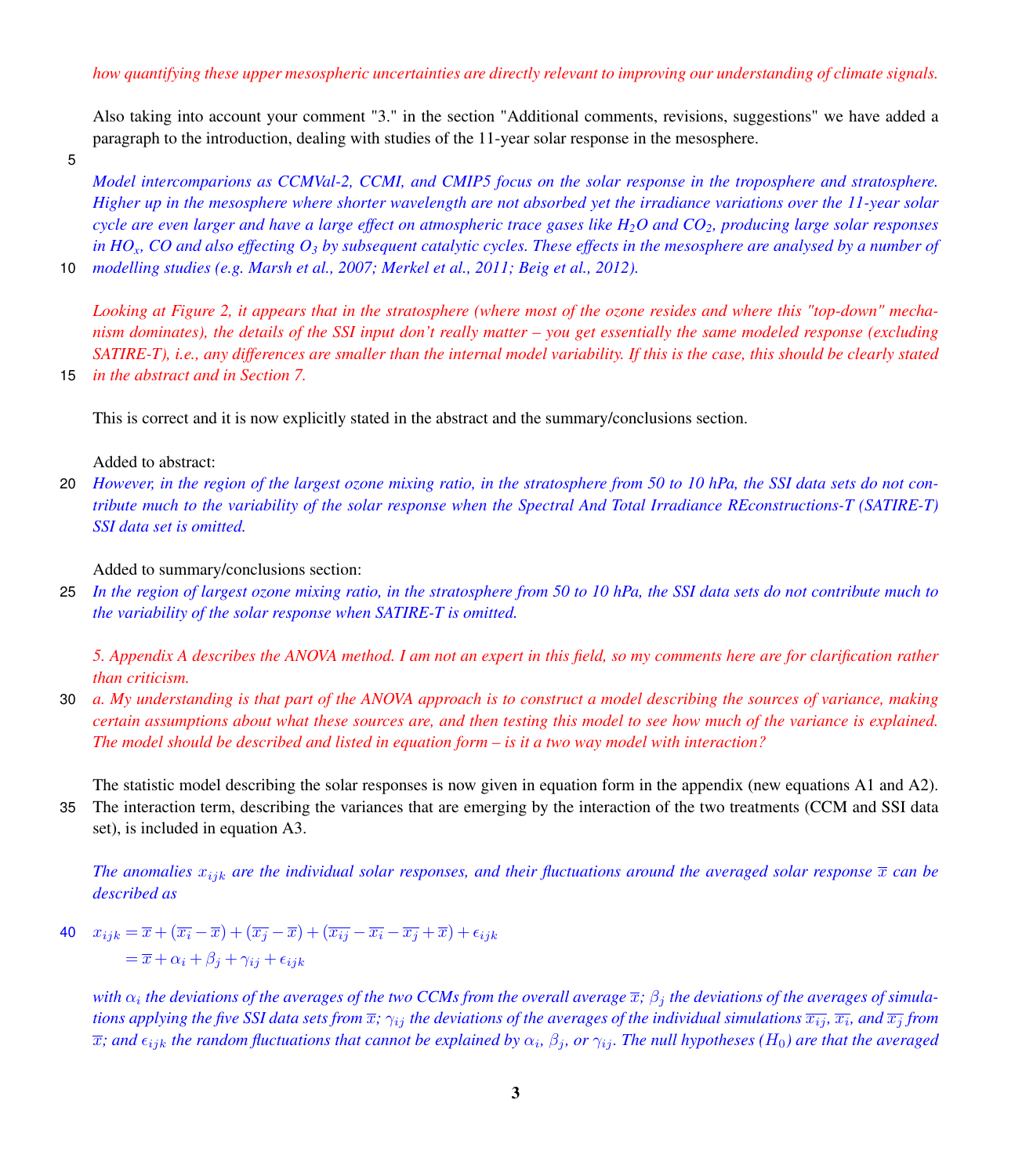*solar response does not depend on the CCM* ( $H_{0,1}$ :  $\alpha_i = 0$ ), the applied SSI data set ( $H_{0,2}$ :  $\beta_i = 0$ ), or the interaction of *CCM with applied SSI data set* ( $H_{0,3}$ :  $\gamma_{ij} = 0$ ). We apply the two-way ANOVA to test the validity of these hypotheses.

*Is there a specific term for variance from random error?*

5

The term describing the variance from random error is also included in equation A4 as  $SS<sub>w</sub>$ .

 $SS_t = SS_{bA} + SS_{bB} + SS_{bAB} + SS_w.$ 

*b. With regard to figure 1, center and right columns, it's clear that not all the variance is being explained by the SSbB (center) and SSbA (right) terms. This is alluded to on page 10 line 1-2, where the authors state that the random contribution is largest.*

10

*c. For a complete description of the problem, would it be better to limit figure 1 to the annual mean responses, and construct a new figure 2 listing all terms of the ANOVA model so we can see all relevant terms (e.g. the treatment A term treatment B term and the interaction term)?*

15 As recommended by the Referee, we have divided Figure 1 into a part showing only the averaged solar responses (new Figure 3) and a part showing the results of the ANOVA, including also the part of the variance that can be explained by the interaction of the two treatments (now Figure 4).

*Compared to*  $R_{a,A}$  *and*  $R_{a,B}$  *the fraction of explained variance by the interaction of SSI data set and CCM* ( $R_{a,AB}$ ) is only 20 *small. Some significant differences of the solar responses in SW heating rates and ozone are explained by the interaction in the upper mesosphere, and near the stratopause for temperature.*

*It would be most helpful if the description of current Figure 1 middle and right columns referred directly to the terms and equations in the Appendix so we know for sure what is being plotted, i.e. middle column is SSbB term equation A3, etc. Also* 25 *the hatched areas in the middle column for SSI/temperature and SSI/ozone are extremely hard to see, making it difficult to understand what is and isn't significant.*

We revised the discussion of the ANOVA results. The terminology of the Appendix is now explicitly used.

30 *d. Please explain in more detail how degrees of freedom were determined. The CMIP6 data set is an average of NRLSSI2 and SATIRE data sets, so it's not an independent member of the K=B group. Shouldn't this affect the degrees of freedom that ultimately impact the significance tests with the F statistic?*

The degrees of freedom are calculated as required for a two-way ANOVA. This is now described in the appendix in more 35 detail. We agree with the Referee on the problem that the CMIP6 SSI data set is not an independent SSI data set, as it is build by averaging the NRLSSI2 and SATIRE-S SSI data sets. When decreasing the degrees of freedom for the group K=B by 1  $(df<sub>nB</sub> = 3, df<sub>nAB</sub> = 3)$  the statistical significance is affected. We now have set  $df<sub>nB</sub> = 3, df<sub>nAB</sub> = 3$  for the revised version, but the differences to the previous calculations are only marginal.

40 *The degrees of freedom of the model are calculated as*

 $df_d = n_t - N_A N_B$  $df_{nK} = N_K - 1$  $df_{nAB} = (N_A - 1)(N_B - 1).$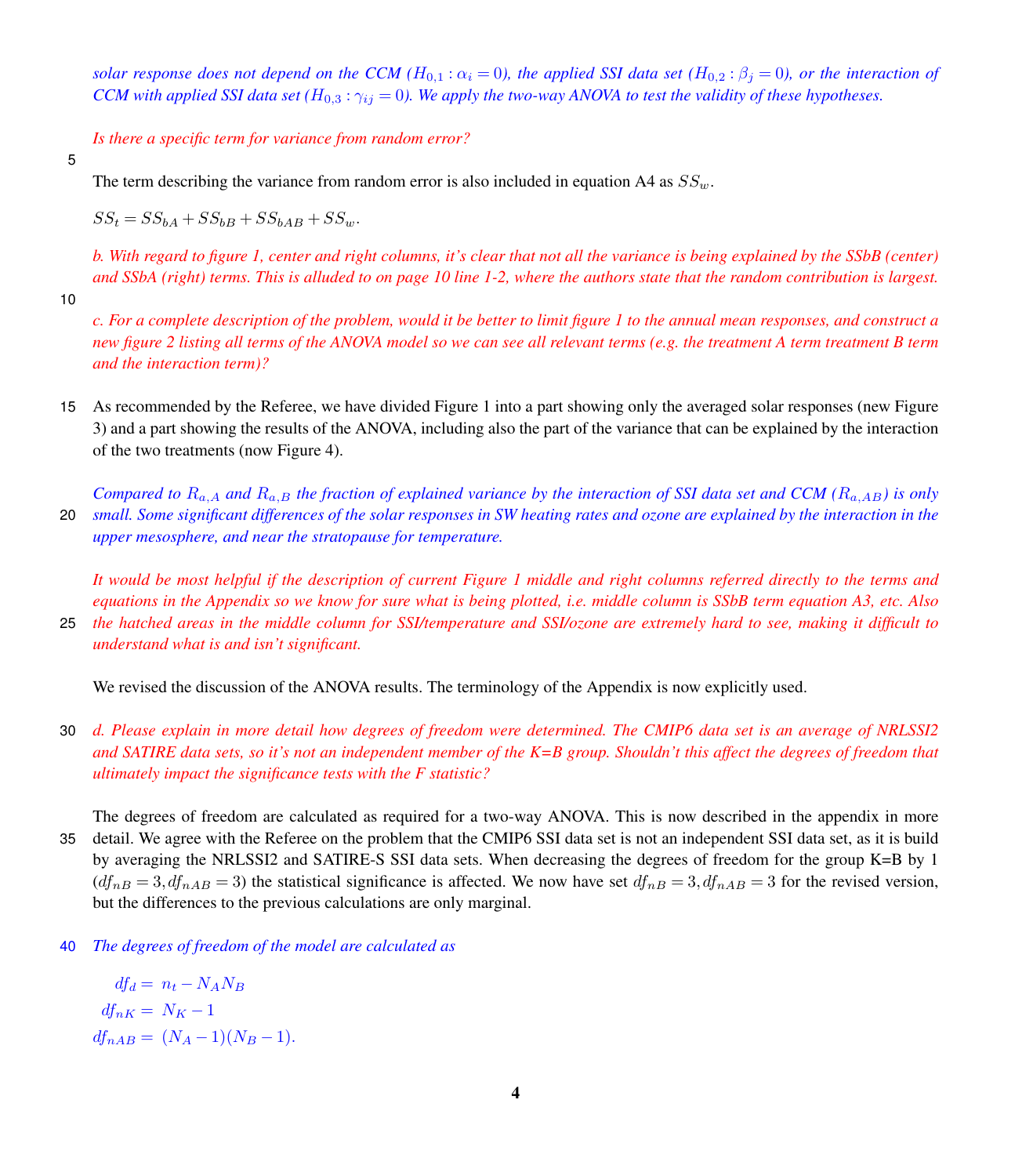*These are the degrees of freedom within the groups (* $df<sub>d</sub>$ *) which is the degrees of freedom of the denominators when calculating the F-statistics (Equation A15),*  $df_{nK}$  *the degrees of freedom between the groups, and*  $df_{nAB}$  *the degrees of freedom of the interaction between the treatments which are the degrees of freedom of the nominators in Equation A15. Note that the CMIP6 SSI data set depends on the SATIRE-S and NRLSSI2 data sets and therefore cannot be counted as an independent SSI data set.*

5 *For the calculations of the degrees of freedom we use*  $N_B = 4$ *.* 

*e. Outside of the upper mesosphere, it seems like the SSI changes and CCM differences together don't explain the majority of the variance in the total sum of squares. What does this mean? Is this analysis meaningful? Should we conclude that differences in SSI reconstructions or differences in details of model photochemistry or spectral resolution in the SW heating aren't that* 10 *important relative to the random model variability?*

We are convinced that it is still meaningful to do the two-way ANOVA even if the majority of the variance is caused by randomness. There are large regions outside the upper mesosphere where a significant part of the variances can be explained by the usage of different SSI data sets of the different CCMs, even if the majority of the variance is due to randomness.

15

*6. Section 7 needs revision as noted below:*

*a. First page 19 lines 12-25 repeat what has already been said in the introduction and could be removed or condensed significantly.*

#### 20

Due to the nature of a summary section, some recurrences can not be avoided.

*b. Page 19 line 17: it is stated that SSI data sets provide largest fraction of solar cycle variance in the upper stratosphere/lower mesosphere (30% for heating rate, 30% for ozone, 10 % for temperature) but that is not strictly true. The majority of the*

25 *variance is unexplained, wrapped up in an interaction term or some other manifestation of random model variability. I think it would suffice to say that the SSI differences explain up to 30% in variance in heating and ozone, and only 10% in temperature.*

We agree with the Referee and have added the following paragraph in Section 7.

30 *However, in the upper stratosphere/lower mesosphere the largest fraction of solar cycle response variance is random and not related to differences in SSI data sets or the applied CCM.*

*c. Page 21 lines 5-13: The discussion of the total ozone effects is confusing, and does not seem to produce any specific conclusions. The sentence "Distinct differences in TCO anomalies between the CCMs are also reflected by the relatively large* 35 *fraction of the anomaly variability that can be explained by differences between the CCMs" seems circular and it's not clear*

*to me what the authors are trying to say.*

The ANOVA of TCO shows the largest contributions of the CCM treatment to the explained variability of the anomaly in regions with systematic differences between the CCM's TCO anomalies (i.e. in high southern latitudes and in northern mid-

40 latitudes).

The word "reflected" is now replaced by "expressed".

*The finding that WACCM and EMAC models have lower percentage of TCO response from p > 16 hPa compared to one observational study (Hood 1997) does not seem to be directly relevant to the state purpose of this study, especially since by design*

45 *these CCM simulations do not have realistic decadal variations in lower atmosphere forcing (i.e., fixed repeating monthly*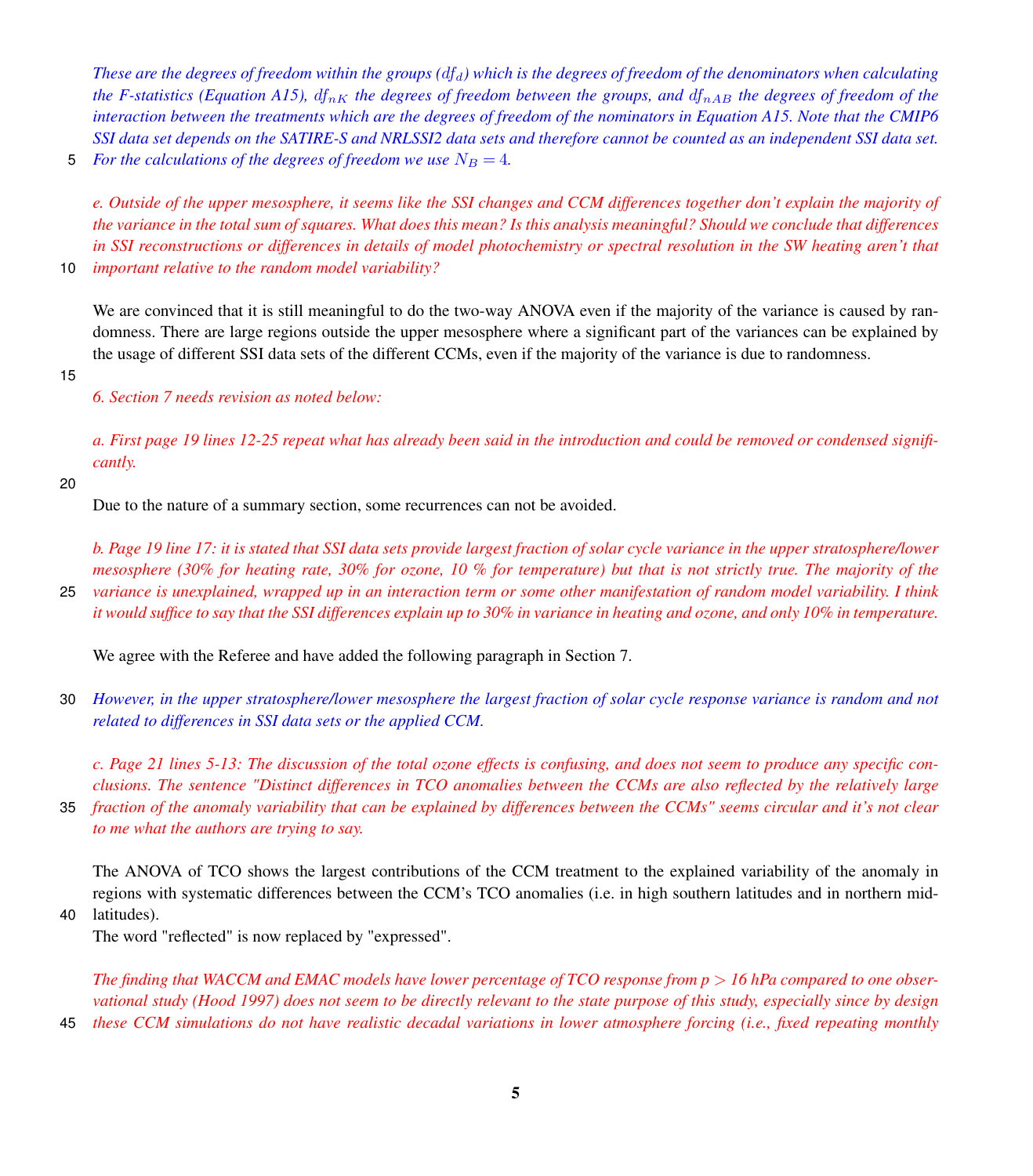We agree with the reviewer that we miss a part of the variability without transient forcings. But even though the simulations do not capture the full scope of natural variability, we are convinced to receive ANOVA results of the TCO and partial column

5 ozone that are relevant within the scope of this study. Our main purpose, to quantify the part of the variability of the solar response that can be explained by SSI data set or CCM, is also achievable with the time slice setup of our study.

*It's clear from Figure 8 that the ANOVA method cannot disentangle variance related to SSI and model transport in the lower stratosphere.*

10

That the SSI data sets have nearly no effect on the lower stratospheric ozone column is also a result worth showing.

*Based on what's presented in this paper, it would make sense to keep Figure 6, omit Figures 7 and 8 and related discussion, and summarize your findings (i.e., that statistically significant attribution of TOC variance related to SSI or CCM differences* 15 *as you've defined them is not possible due to large internal model variability).*

As justified in our responses to the two preceding remarks, we want to keep the related material in the manuscript.

*d. Page 21 lines 14-19: Based on the discussion here, it's not clear why a two-way ANOVA approach is warranted compared* 20 *to a 1-way (SSI changes) approach. Basically, you are saying you don't think you have fully sampled the "CCM spread" as it is referred to here. So why is 2-way justified? This might be a good place to note the importance of experimental design when using ANOVA that could help guide future investigations.*

We believe that it is useful to apply a two-way ANOVA with only two CCMs, as we do not demand to draw a general con-

- 25 clusion with respect to the influence of CCMs on the solar response. The null hypotheses of the ANOVA are that there are no significant influences by the usage of five different SSI data sets in the CCM simulations (i.e. by treatment  $K = A$ ) or by the two CCMs (i.e. by treatment  $K = B$ ) or the interaction of both treatments. This study was initiated within a national research project where two project partners could apply either EMAC (FUB) or WACCM (GEOMAR), thus we were forced to limit our analysis to two CCMs. Although, ideally it would be desirable to apply a wide range of CCMs, this option is quite unrealistic
- 30 within a national research project.

# Additional comments, revisions, suggestions

*1. Abstract: It should be noted somewhere in abstract that you are using time slice integrations based on 1989-1994 differences in SSI.*

# 35

The experimental set up is now described in more detail in the abstract:

*The solar response is derived from climatological differences of time slice simulations prescribing SSI for the solar maximum in 1989 and near the solar minimum in 1994. The SSI values for the solar maximum of each SSI data set are created by adding*

40 *the SSI differences between November 1994 and November 1989 to a common SSI reference spectrum for near solar minimum conditions based on ATLAS-3 (Atmospheric Laboratory of Applications and Science-3).*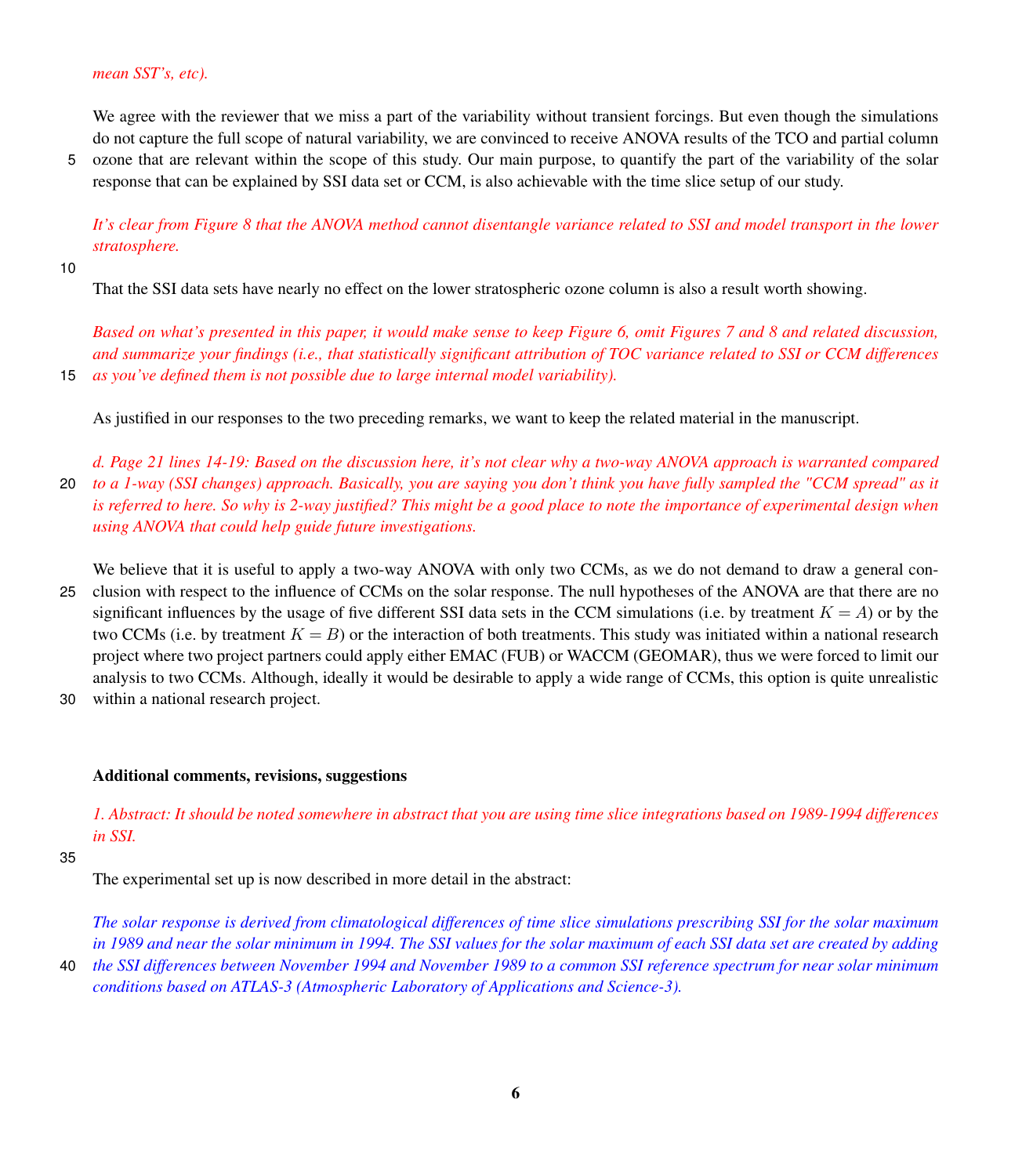## *2. Page 1 line 16: can you define middle atmosphere?*

We have rephrased this sentence slightly and skipped the term 'middle atmosphere'.

5 *Solar ultraviolet (UV) radiation is largely absorbed in the stratosphere and mesosphere, thereby heating these regions and forming the ozone layer, filtering the most harmful part out of the solar spectrum and protecting life on Earth.*

*3. Page 2 line 3: the authors cite one reference here (McCormack and Hood), but there are a lot of subsequent studies on observed solar cycle variations that should also be referenced.*

10

Additional references are now included: Soukharev and Hood, 2006; Randel and Wu, 2007; Maycock et al., 2016; Ball et al., 2019.

*As mentioned above, observational studies for the mesosphere in particular would be good, since this is where you end up* 15 *seeing the biggest impact of SSI differences. For example, Beig at al JGR 2012 (https://doi.org/10.1029/2011JD015697).*

The study of Beig et al. (2012) is now cited in the new paragraph included in the introduction, discussing modelling studies of the solar responses in the mesosphere. We have added:

20 *Model intercomparions as CCMVal-2, CCMI, and CMIP5 focus on the solar response in the troposphere and stratosphere. Higher up in the mesosphere where shorter wavelength are not absorbed yet the irradiance variations over the 11-year solar cycle are even larger and have a large effect on atmospheric trace gases like* H<sub>2</sub>O *and* CO<sub>2</sub>, producing large solar responses *in* HOx*,* CO *and also effecting* O<sup>3</sup> *by subsequent catalytic cycles (e.g. [Marsh et al., 2007;](#page-9-6) [Merkel et al., 2011;](#page-9-2) [Beig et al., 2012\)](#page-9-7).*

<span id="page-6-0"></span>

Figure 1. (a) Solar cycle SSI variations from Nov. 1989 to Nov. 1994 relative to Nov. 1994 ( $\Delta SSI$ ) in % for wavelengths ranging from FUV to the VIS bands; (b) as in (a) for the Lyman-α (121.5 nm), Far-UV (121–200 nm), Herzberg continuum/Hartley bands (201–242 nm), Hartley-/Huggings-bands (243–380 nm) (multiplied by a factor of 10) and visible (381–780 nm) (multiplied by a factor of 100).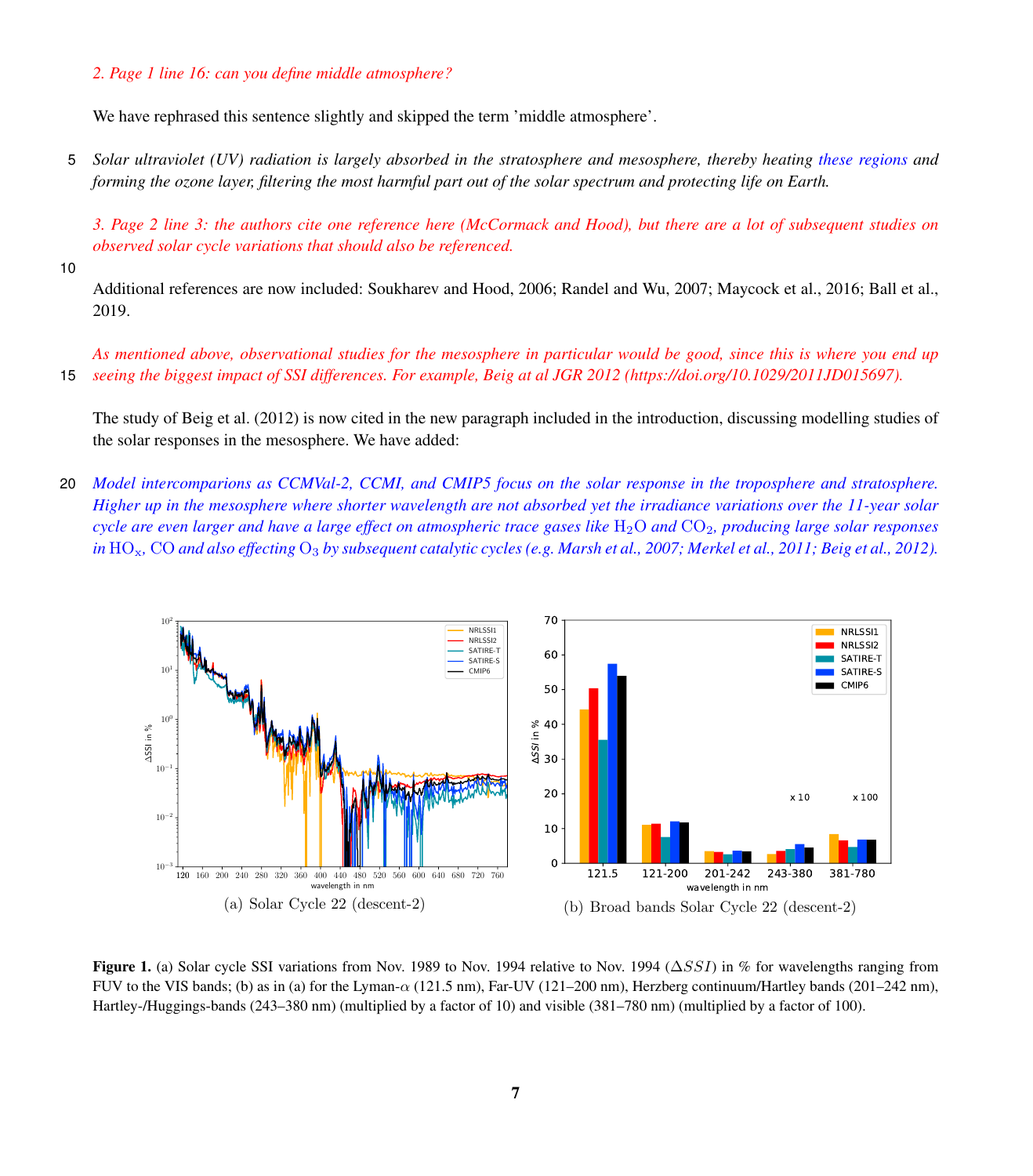*4. Section 2: It would be most helpful to have a plot comparing the different SSI data sets somehow. Is it possible to plot the SSI differences relative to the ATLAS solar min values over a range of UV wavelengths. This would illustrate for the reader how differences among the different data sets compare to the overall 11-year max-min differences. Since the change in SSI from solar max – min is strongly wavelength dependent, this might be more informative than Table 1 that averages over very large*

5 *intervals.*

Figure [1](#page-6-0) is now included in the manuscript, showing the SSI changes from November 1989 to November 1994 relative to Nov. 1994 for wavelengths ranging from 120–780 nm (new Figure 1a) and Figure 1b showing ∆SSI in % as in Table 1. There is not much new information added by this Figure, as the  $\Delta SSI$  of the integrals over broad bands in Table 1 summarize the main

10 message, but we agree with the Referee that a visualisation can highlight the differences among the SSI data sets.

# *5. Section 3.1: Why are the QBO treatments different? What observed winds are used for the relaxation in EMAC and for what period of time?*

- 15 We have to admit that the different treatment of the QBO in the two models is the result of a lack in coordination. However, there is a (weak) reason why the QBO-treatment is different for the two models for the specific type of experiments as analysed in our study. As a reminder, we performed timeslice-experiments for year 2000 forcings. For EMAC this was done by starting the simulations in model year 1995 and running them towards model year 2045. For the relaxation of the zonal wind in the equatorial, lower stratosphere in EMAC the QBO data set of the FU-Berlin is used that is based on radiosonde observations
- 20 at stations near the Equator (Canton Island, Gan, Singapore). The observed QBO time series is used from January 1995 to November 2011 of the 50 years EMAC time slices. The time period from December 2011 to December 2044 is covered by subsequently adding compatible segments of the observed QBO. For WACCM, the standard setup for this type of timeslice experiment starts simulations in model year 1. This was done for our study, too. We integrated the model over model years 1-48. Regarding the QBO-nudging it would have been possible to use a representation of the observed QBO. WACCM offers
- 25 the possibility to do so for any simulation period via spectral coefficients, essentially repeating the observed QBO-timeseries forward and backward in time. Given the generally idealized nature of our timeslice simulations, the modeling group responsible for the WACCM-experiments refrained from using this approach (basically extrapolating a QBO-timeseries almost 2000 years back in time) and made use of the WACCM default procedure for timeslice simulations that is using an idealized QBO with a fixed period of 28 months as described in the cited study of Matthes et al., 2010. We agree that it would have been better
- 30 to properly coordinate this element of our experiments, avoiding this difference between EMAC- and WACCM-simulations. However, most importantly, the identical QBO-nudging has been used for the respective solarmin- and solarmax-experiments of each of the two models. Hence, the differences between solarmin and solarmax which are further analysed in our study are purely a result of differing solar activity.
- 35 *In doing ANOVA, experimental design is very important. Were these CCM simulations designed and performed especially for this study, or is this study using simulations that were generated previously. This could be helpful to note in the paper. If these were simulations already generated, this paper is more of a proof of concept on how to apply ANOVA and how perhaps future multi-model CCM experiments should be designed in order to best use the ANOVA method.*
- 40 All EMAC and WACCM simulations in this paper have been made explicitly for this study. The intention was to apply a setup as close as possible for both the EMAC and WACCM simulations. As explained above, with respect to the QBO-nudging the setups are slightly different, as explained above. We have added a short statement to the introduction to Section 3.1.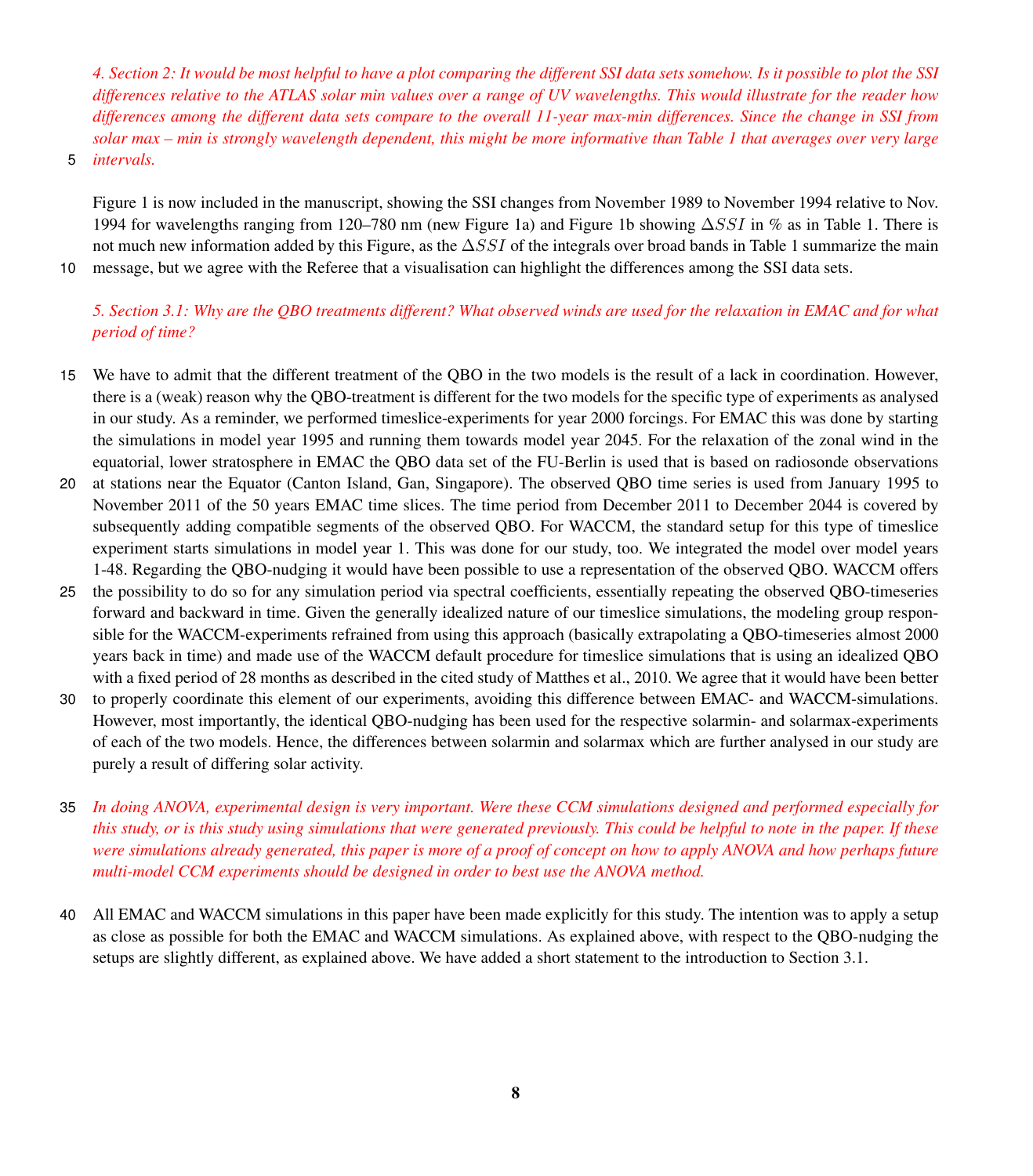*All EMAC and WACCM simulations have been made explicitly for this study, to ensure that the differences in the solar responses are exclusively related to the SSI data set prescribed or the CCM applied, and not due to differences in the scenario.*

*6. Figure 4 and related discussion in the text could be removed. In its present form, it doesn't add much information, especially* 5 *since I'm not sure how much data ERA5 uses in the upper stratosphere/mesosphere, meaning the ERA5 fields could be very model-dependent themselves, and not the best standard to compare with.*

We disagree with the referee on this point, as a comparison of modelling results with a common base can always be helpful to identify potential problems. Comparing to ERA5, the cold bias of EMAC in the tropical UTLS that affects water vapour in the 10 stratosphere and mesosphere can be identified.

*It might be more illuminating to directly compare differences in zonal mean T, zonal wind, and ozone between WACCM and EMAC.*

15 For a direct comparison of zonal mean T and ozone please see Figure 5b and 5c. The comparison of the zonal mean zonal wind is omitted, as this quantity is not in the scope of this paper.

*7. Page 9 line 33 – I really can't see the grey hatching in Figure 1 very well. Is it possible to plot it another way? Maybe only plot significant values?*

20

The grey hatching is now changed to cross hatches to strengthen the presentation of the non-significant regions.

*8. Page 11, line 9: it is stated that the t test is and resulting error bars come from the complete ensemble but Figure 2 caption states the error bars are for the WACCMX/EMAC CMIP6 simulations. Which is it?*

# 25

We thank the referee to point to this inconsistency. The information in the Figure caption was outdated. The description in the main text is correct. The Figure caption is now updated.

*The 95% uncertainty error bar is given for the averaged solar response over the complete ensemble, calculated with a Student's* 30 *t test.*

*9. Page 12: I'm not sure it's worth reviewing Chapman cycle photochemistry here. If the authors wish to describe specific reactions in detail, I would suggest using equation form rather than in the text, and perhaps put some of the more complex reaction in an appendix?*

35

Chapman cycle photochemistry is discussed here, as the differences in the SSI amplitudes of the adequate UV spectral regions are directly related to the photochemical reactions involved.